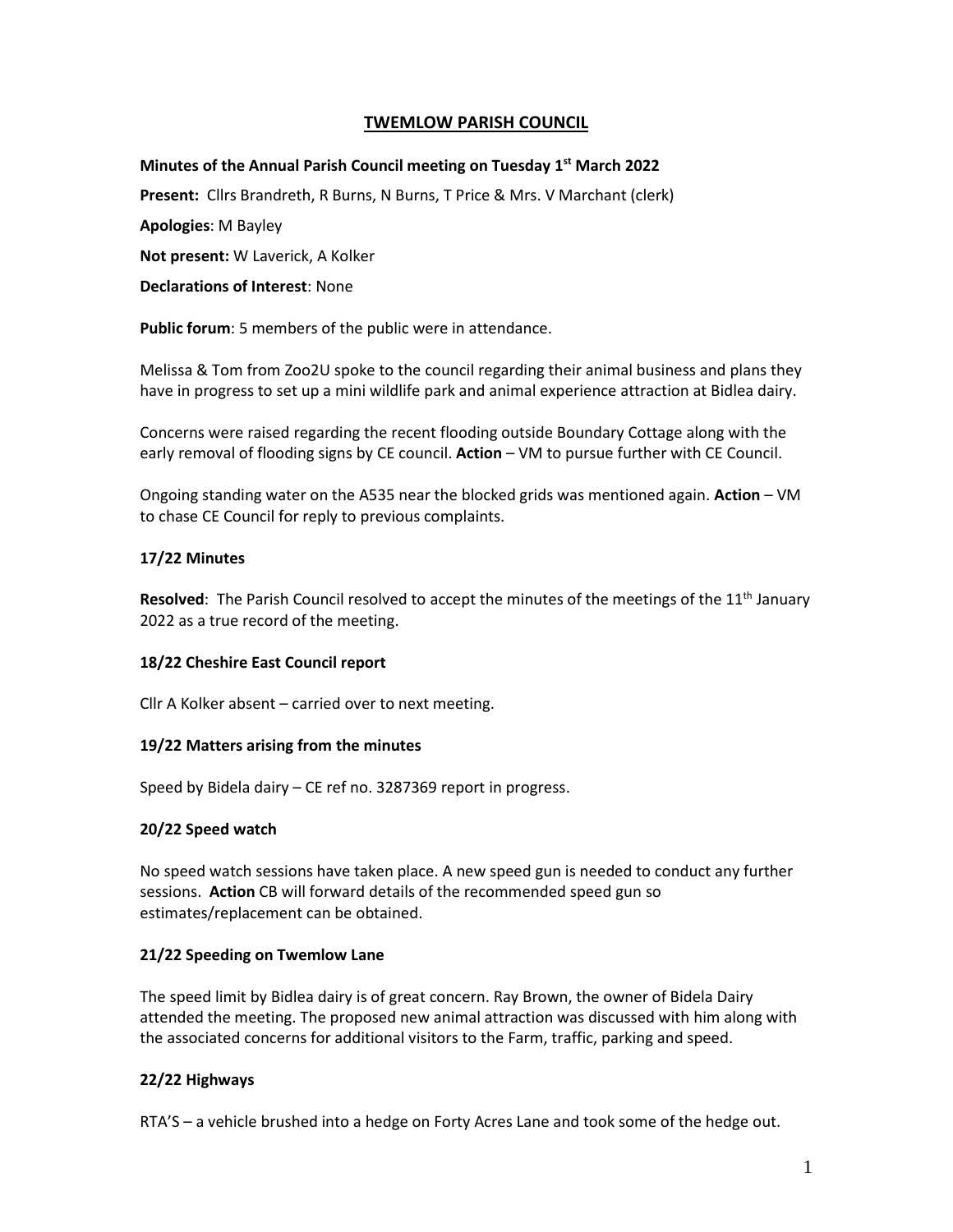# **23/22 Planning Applications**

21/3936C Appeal - Goostrey Lane, TWEMLOW GREEN, HOLMES CHAPEL, CREWE, CW4 8GJ 22/0033C & 22/0032C - Twemlow Hall Listed building consent

The council raised no objections to the applications.

# **24/22 Accounts**

Balance of account £3435.04

To authorise the following;

£54 TCS management (quarter year)

£ 649.56 Clerks wages/expenses Jan to March 2022

£129.95 Twemlow village sign (to be included retrospectively on next agenda)

**Resolved** – to approve the payments as requested.

Receipts;

Nil

### **25/22 Jubilee souvenir**

Several options were considered including pens, mugs etc. A coin/medal was the preferred choice at 1 per household to be personalized from Twemlow Parish Council.

**Resolved –** To purchase 87 Jubilee medals for distribution to the residents of the Parish.

# **26/22 Footpaths**

The response from CE council to the joint report was noted.

### **27/22 Summer social event**

Due to summer holidays, it was agreed to hold just one social event per year at Christmastime.

### **28/22 Twemlow Boundary sign**

This has now been ordered and the artwork has come through to prove. **Action** – VM to approve with the signwriters.

**Resolved** to approve the artwork replacing the diamond jubilee reference with the Platinum jubilee 2022.

### **29/22 Annual review – risk assessment**

The current risk assessment was reviewed, and it was agreed no amendments are necessary

**Resolved –** to agree the risk assessment for 2022

### **30/22 Annual review – Fixed asset register**

The current fixed asset register was reviewed, and it was noted that the speed gun can be removed as this has been sold.

**Resolved –** to agree fixed asset register as amended for 2022